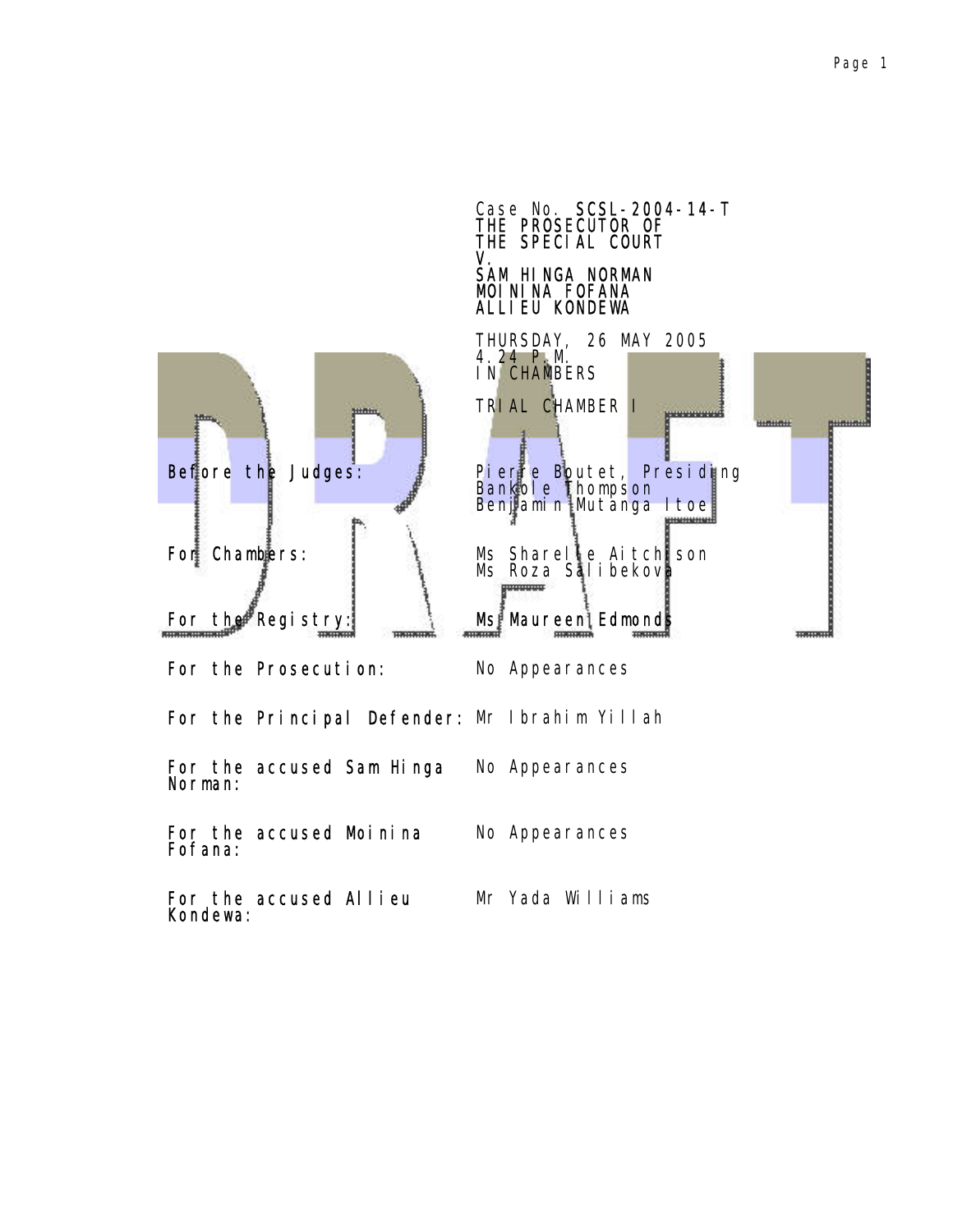1 2 3 4 5 6 7 8 9 10 11 12 13 14 15 16 17 18 19 20 21 22 23 24 25 26 27 28 29 04:24:18 04:24:36 04:25:01 04:25:17 04:25:33 Thursday, 27 May 2005 [In chambers meeting] Present: Judge Boutet, Judge Itoe, Judge Thompson, Maureen Edmonds, Mr Williams, Mr Yillah, Sharelle, Roza and a security guard. Note: Because of the charged atmosphere, speakers at times spoke too fast and were unable to be recorded perfectly. JUDGE BOUTET: We want to meet with you to discuss an issue that we have been told happened in court. I would like to know what it is. From what I hear you would have hit one of the staff members in a court room in a public forum. I am talking to you obviously, Mr Williams, and I would like to know if that is the case. And I understand you were there at least as a witness. **MR-YHELAH:** I was there. MR WILLIAMS: Basically what happened was when --JUDGE ITOE: Excuse me. Sharelle, can you relate what happened, please. MS AITCHISON: Mr Williams came up to Roza and I. He said, "I want to see you two now; get over here now." Roza and I went over and stood by the Defence table and he started doing this with his hands [indicating] and saying, "I watched from your expressions in court and I can see from your faces that you're biased." I said, "Can you please move your hands away from me, don't threaten me." And then you smacked on the face. There are probably other things that were said. I said, "I always see people's expression on people's faces and sometimes I see you laugh but I don't make judgments." The last thing that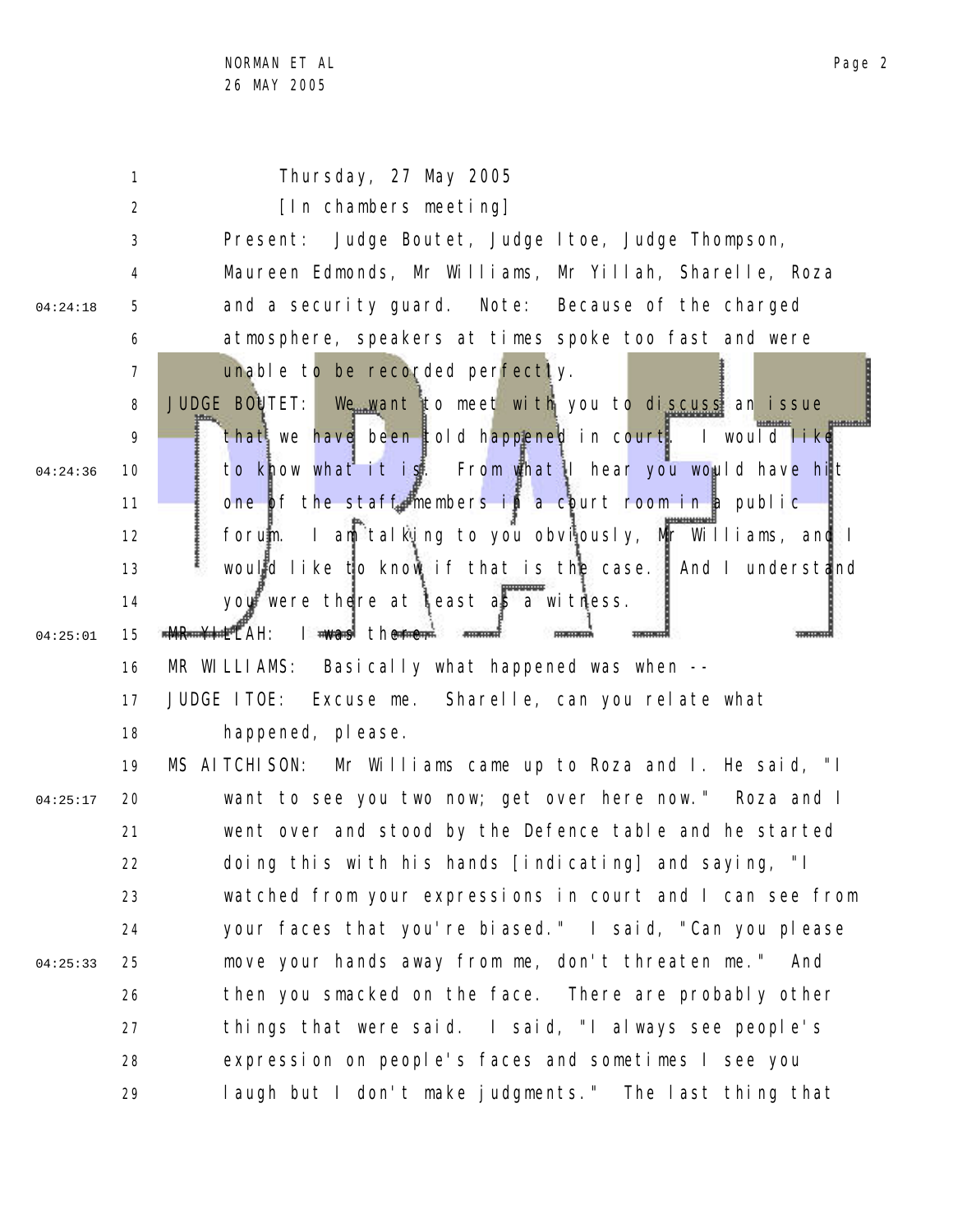04:26:06

1 2 3 4 5 6 7 8 happened was you hit me on the left side of my jaw and I said, "You just assaulted me," and I left the Court room. Roza was there and witnessed it, the security guard witnessed it, and I am sure Mr Yillah would also say that I was hit on the left-hand side of my jaw after being threatened by Mr Williams apparently about perceptions from Roza and I where he thinks that our faces show bias in the Court room.

9 10 11 12 13 14 15 16 04:26:35 04:26:57 MR WILLIAMS: Yes, My Lords, what happened during the recess was | approached two of them that Mr Yillah and I were going to have a word with them, you know, because we didn't want to -- we wanted to linaudible], but over the last couple of days Mr Yillah and I have observed them when counsel are making submissions - either Prosecution or Defenc<del>e. Inean, they take si</del>des <del>out</del>rightly. I <del>mea</del>n not [inaudible] approval or disapproval.

17 18 19 20 21 22 23 24 25 26 27 28 29 04:27:22 04:27:41 The point of today was when Justice Bankole Thompson was questioning Mr Bangura on the relevance of the document, I mean quite clearly they were looking at a document, nodding in disapproval of what the judge was saying. So what we call them to, we call them to express our views that this is quite -- I mean, we are not going to [inaudible] you. I mean other people are seeing you. It is not all the way -- and she told me - I don't know her name but the lady who stood here - "I have seen you laughing at witnesses; that is disgusting." Okay, that is fine, but two wrongs do not make a right. If are accusing me of doing something wrong, similarly I am saying that what you have been doing is not right as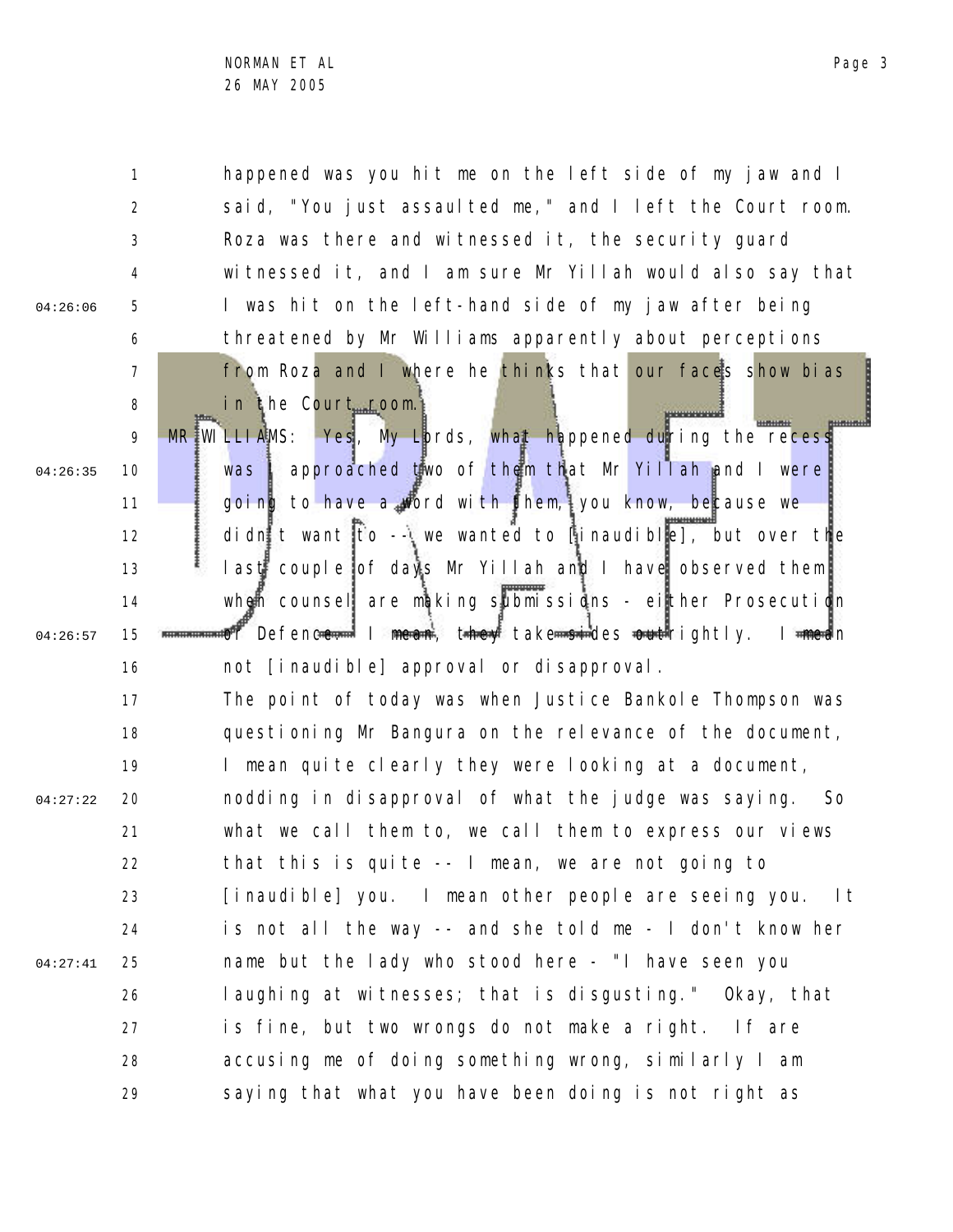|          | $\mathbf{1}$   | well.                                                                       |
|----------|----------------|-----------------------------------------------------------------------------|
|          | $\overline{2}$ | But, I mean, I was sitting on one of the tables, all of a                   |
|          | 3              | sudden she became agitated, right, and started                              |
|          | 4              | [indicating]. And I stood up and because of my height I                     |
| 04:28:13 | 5              | was basically like leaning close to her, because I didn't                   |
|          | 6              | want to shout, and then - what did she say? [To Mr                          |
|          | $\overline{7}$ | Yillah] - "I think you're [inaudible]," and she pushed my                   |
|          | 8              | hand, because I was gesticulating, and I pushed her hand                    |
|          | 9              | as well.                                                                    |
| 04:28:29 | 10             | That is all that transpired. She pushed me and I pushed                     |
|          | 11             | her right back. I didn't slap her, I didn't hit her, but                    |
|          | 12             | when she attacked -- I mean, when she used whatever force                   |
|          | 13             | on me, I used what I consider was proportionate.                            |
|          | 14             | JUDGE BOUTET: Proportionate?                                                |
| 04:28:48 | 15             | <b>*MR WHELIAMS: * * s T roushed her hand * I did *</b> what she said * * o |
|          | 16             | me.                                                                         |
|          | 17             | JUDGE BOUTET: She said you slapped her in the face.                         |
|          | 18             | MR WILLIAMS: I did not. I have witnesses apart from Yillah;                 |
|          | 19             | other people that saw.                                                      |
| 04:29:01 | 20             | MS AITCHISON: We have a security officer here, Roza, and I am               |
|          | 21             | sure Mr Yillah wouldn't lie before this panel that you                      |
|          | 22             | slapped me.                                                                 |
|          | 23             | MR WILLIAMS: And you did not do anything to me?                             |
|          | 24             | MS AI TCHI SON:<br>No, I said, "Don't threaten me."                         |
| 04:29:14 | 25             | MS SALIBEKOVA: She didn't say you are disgusting and, number                |
|          | 26             | two, she said that we were discussing a document when a                     |
|          | 27             | document was shown to us. We are also receiving a copy                      |
|          | 28             | and we were discussing between us what to do and what                       |
|          | 29             | would be our understanding, but it doesn't -- I don't                       |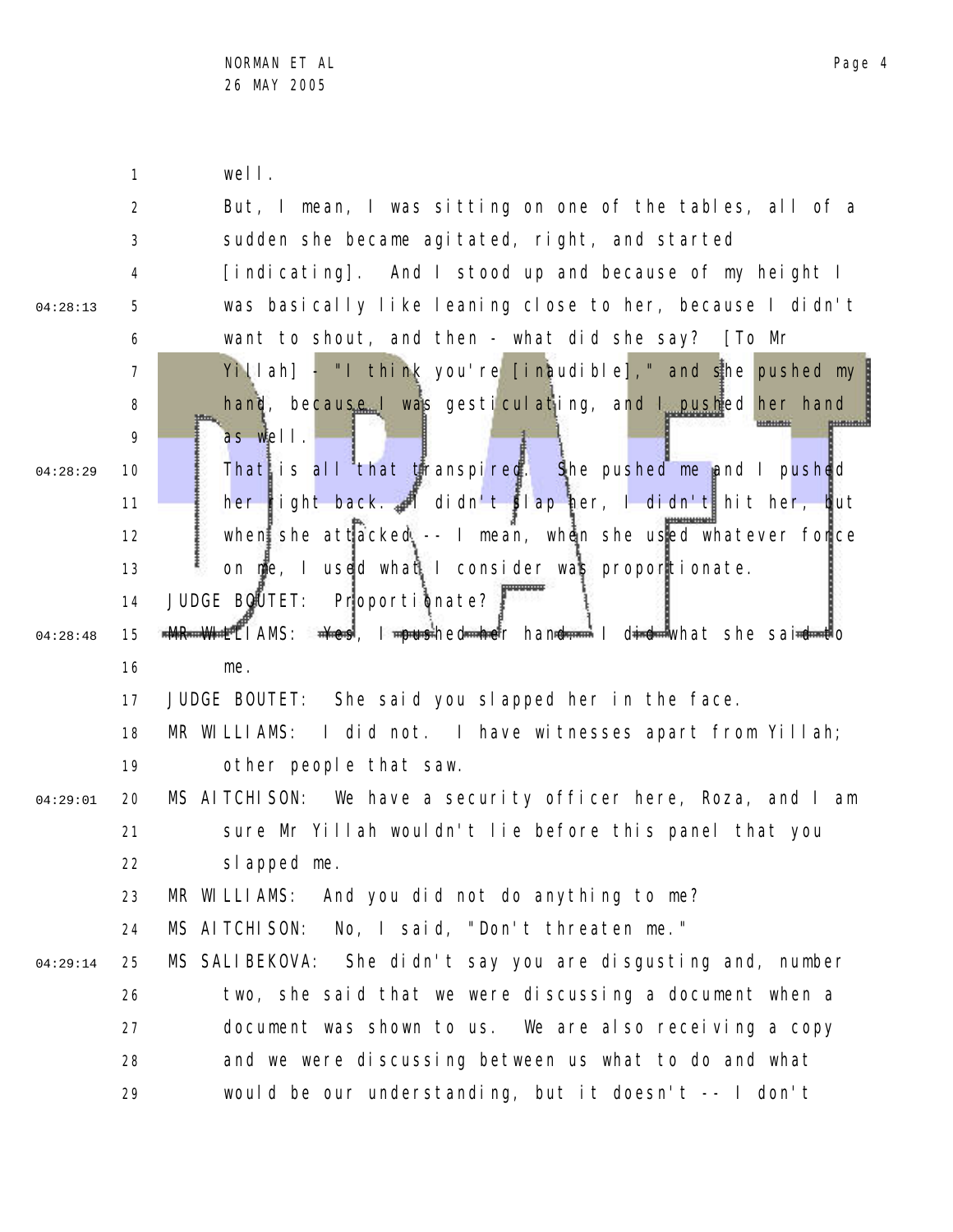1 2 3 4 5 6 7 8 9 10 11 12 13 14 15 16 17 18 19 20 21 22 23 04:29:51 04:30:08 04:30:27 04:30:49 think it is justified to read from what we are reacting to read possible bias as you say, because -- MR WILLIAMS: You were nodding approval -- [Overlapping speakers] -- on the Defence sides. I don't know about the Prosecution. MS SALIBEKOVA: In any event, I don't think this behavior is justified and it was clearly a very aggressive tone by which you were telling off, basically, Sharelle. And, as you say, you are quite tall and you were standing like. that, but in fact you were doing this thing [indicating]. Because I was standing beside you and I was looking at you and it was [indicating] this kind of thing. And then Sharelle was going back and back and finally she said, "Please take away your hand from me." She did like this [indicating] and at this moment you hit her. It looked like quite an intentional hit, I must say. It was not just take away your hands. MR YILLAH: May I explain? After Your Lordships was [indicating] Mr Williams came from this direction to me, because we were disgusted before, and then he went from where I was standing. I could see he went to where Sharelle was and said, "Mr Yillah and I would like to have a word with you," and then they came to the edge of

24 25 26 27 28 29 04:31:05 the Defence table. I was there, I came to join Williams, and Kingsley was there as well. And then Williams was sitting on the edge of the table and talking to Sharelle like this. "We have been observing" -- he was seated there. "We have been observing that -- Mr Yillah and I, other members of the Defence have been observing that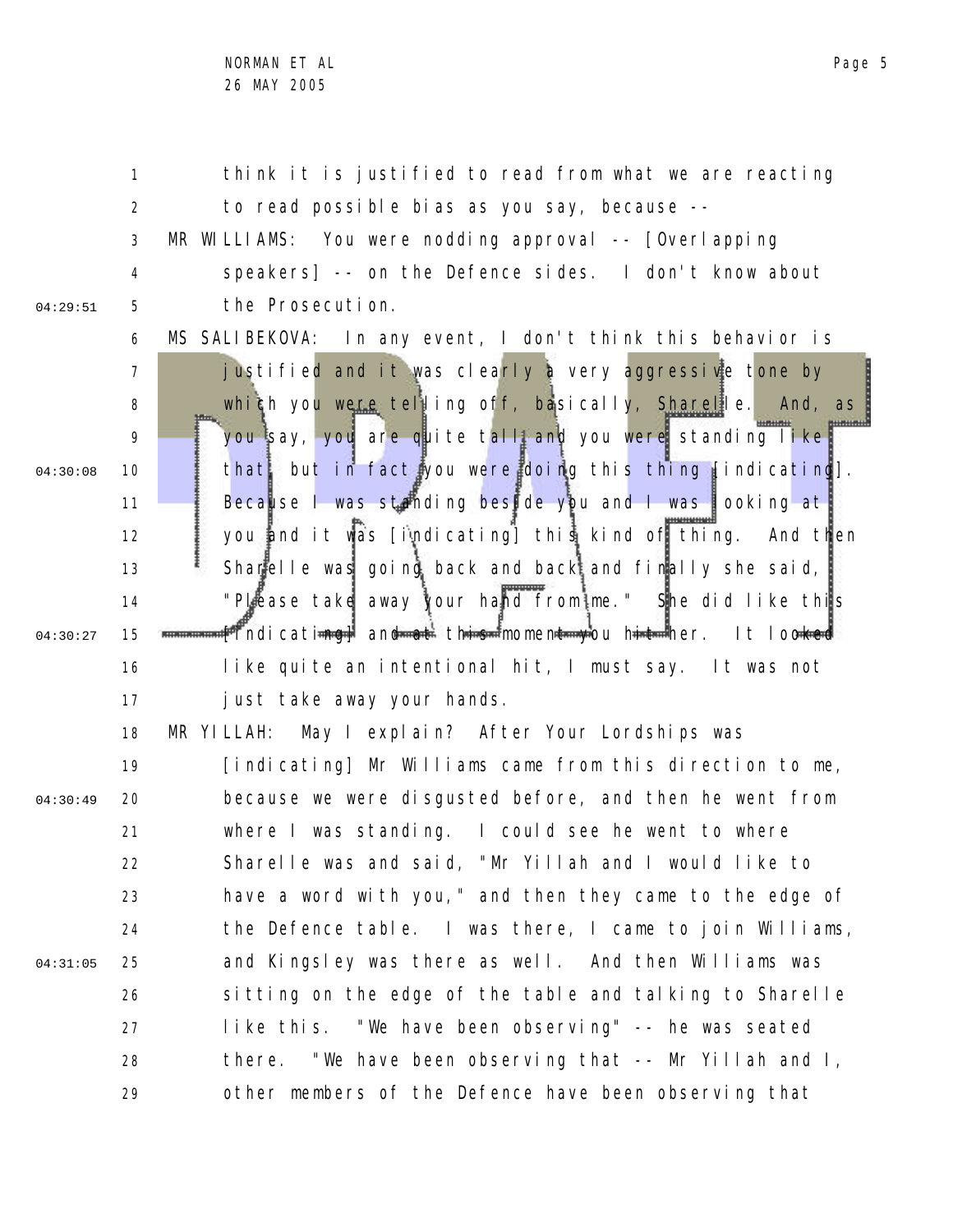04:31:36

04:31:49

8

9

10

11

12

13

14

1 2 3 4 5 6 when counsel make submissions you make [inaudible] and gestures in court that do not go down well with counsel, and even sometimes when judges make submissions you make -- and it shows outright bias if I get it clearly." But Williams was talking to Sharelle like this and it was at this point --

JUDGE BOUTET: With his finger. MR YILLAH: Yes, seated like this. And it was at that point that Sharelle said, "You disgust me when you laugh when witnesses talk in court as well." But Williams' hand, which is like this, and then Williams sent his hands [indicating] and then she said, "You assaulted me," and they left to come up. I mean, that was basically what transpired in court today.

15 16 17 18 19 20 21 22 23 24 25 04:32:10 04:32:33 04:32:53 In additi<del>on to that, myself -- it was so</del>mething that we discussed as a Defence and was going to approach Sharelle and the other lady before it turned out the way it did. We were talking about it amongst ourselves as colleagues here that we would not -- we do not approve of gestures and gimmicks and whatnot in court when counsel are making submissions and when judges or anybody is making a submission. It sends a bad signal and sometimes it puts counsel off guard if you are developing a particular line. That was actually the intention and what I explained is what transpired.

26 27 28 29 JUDGE BOUTET: All I can say is this is highly inappropriate attitude and behaviour. If you had to discuss -- in fact, if you have complaints about staff of the Chamber you should come to us and complain about that if that is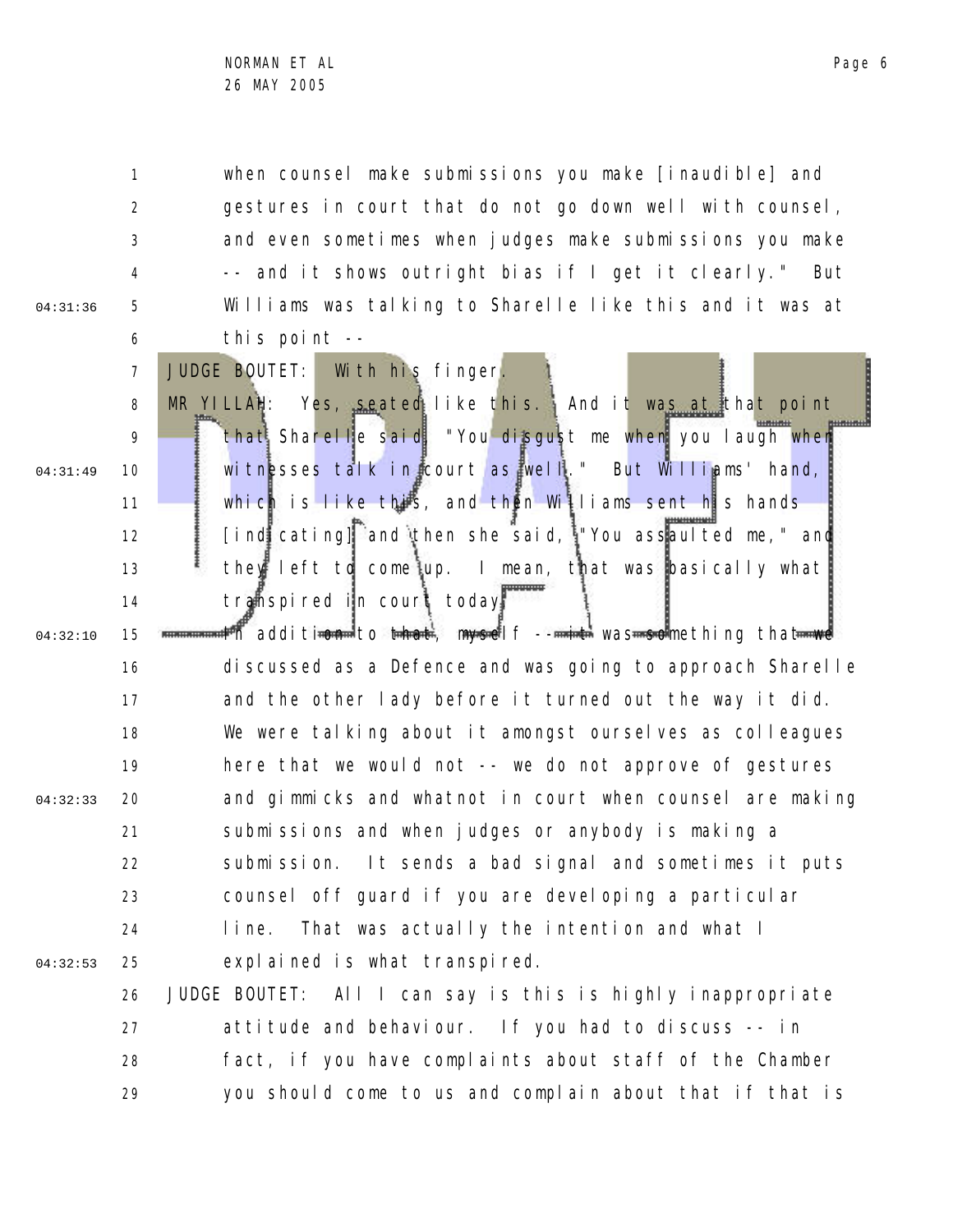1 2 3 4 5 6 7 8 9 10 11 12 13 14 15 16 17 18 19 20 21 22 23 24 25 26 27 28 29 04:33:29 04:33:52 04:34:07 04:34:20 04:34:36 the case. If it was something that you attempted to solve in a friendly manner obviously it was not, from what I can see, done in a friendly manner as such. It appears to have been in a very aggressive manner. Mr Williams, that is totally unacceptable in any court, whether it is this Court or a court downtown Sierra Leone. Counsel are not to behave in any way that would be perceived to be aggressive, as you appear to have been behaving vis-a-vis. If that the case you can complain to us  $-\frac{1}{2}$  [Overlapping speakers] MR WILLIAMS: I always gesticulate when I am talking. JUDGE BOUTET: Then you should be utterly carefully.  $MR^{\frac{2}{3}}$ WILLIAMS: Yes, but it was in a very friendly manner. MS SALIBEKOVA: Please. **\*MR WHELIAMS: \*And she just burst out that "Your conduct when** you laugh at witnesses is absolutely disgusting." I mean, she raised her voice basically -- [Overlapping speakers] MR YILLAH: To be quite honest, My Lord, when Williams was talking to Sharelle, "When you make -- when counsel are making submissions, when judges are talking, you make gestures," I couldn't get the words exactly. And then at that point Sharelle burst out and said, "It disgusts me when you laugh when witnesses talk". And it was at that point that -- MS SALIBEKOVA: I don't think she used this term. SECURITY OFFICER: Excuse me, sir. JUDGE BOUTET: [Overlapping speakers]. MR YILLAH: And then Williams --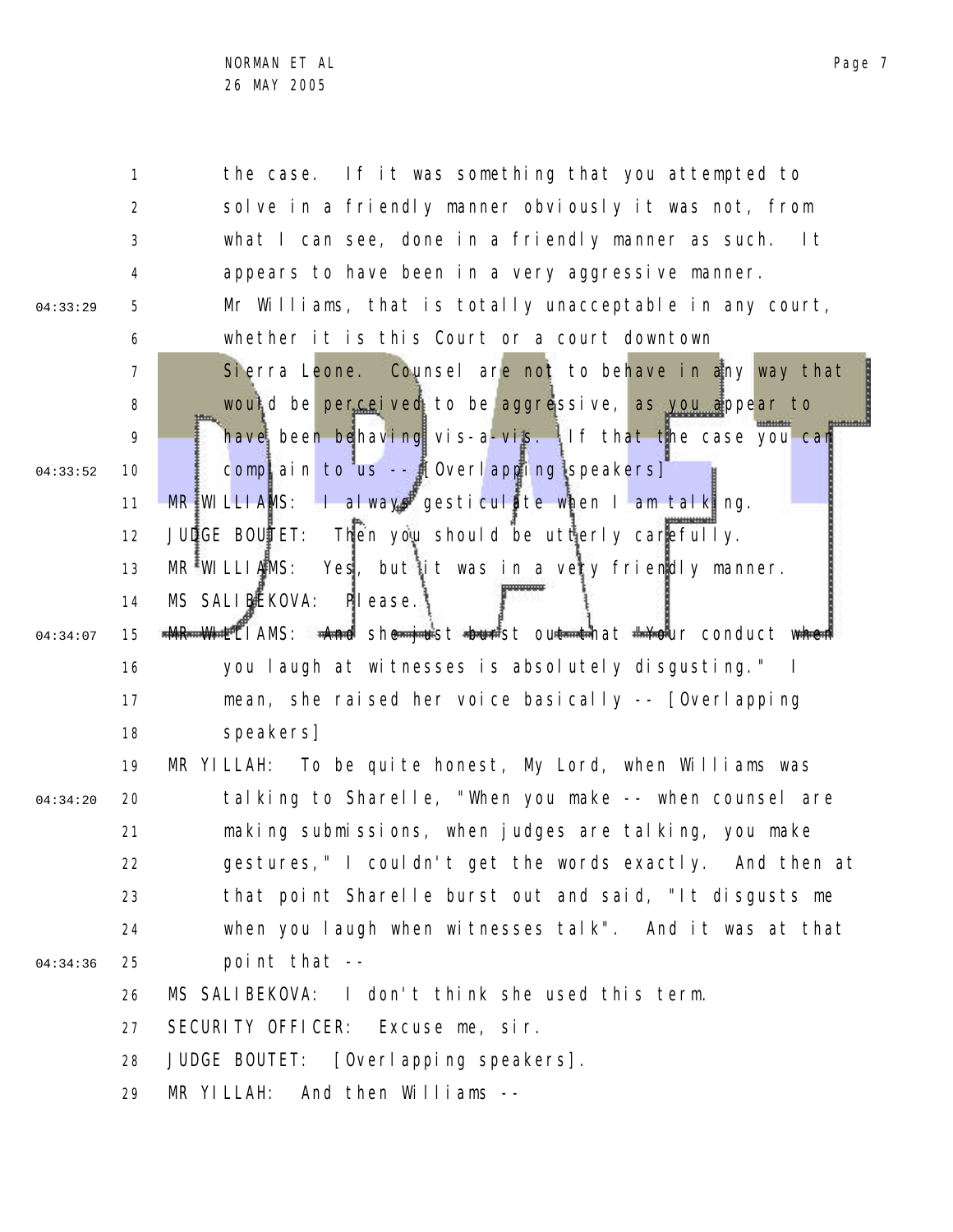NORMAN ET AL 26 MAY 2005

1 2 3 4 5 6 7 8 9 10 11 12 13 14 15 16 17 18 19 20 21 22 23 24 25 26 27 28 29 04:34:55 04:35:07 04:35:21 04:35:44 04:36:05 JUDGE BOUTET: The issue is she claims you slapped her in the face. MS AITCHISON: We have a witness, a security officer, here; you can speak to someone independent. MR WILLIAMS: You have spoken to him. JUDGE BOUTET: Please. MR WILLIAMS: [Overlapping speakers] she pushed my hands and I pushed her hands back. I mean, I reacted to the way -- I mean, she  $-1$ JUDGE BOUTET: She does not talk about her hands being pushed back. She said she was slapped in the face.  $MR$  WILLIAMS: Is she going to concede that she pushed my hands. MS AITCHISON: Let's ask the security whether my face was standard standard standard standard standard standard standard standard standard standard standard standard standard standard standard standard standard standard standard standard standard standard standard standard standa SECURITY OFFICER: Should I explain myself? Yeah, I was in the Court with accused Fofana when eventually I saw Mr Williams pushing this lady with his hand like this, but I didn't see him. Then I saw him slapping her. JUDGE BOUTET: But at the beginning he pushed her? SECURITY OFFICER: Yes, sir. I was monitoring Moinina Fofana, accused, when I saw Mr Williams pushing this lady. JUDGE THOMPSON: I don't think I can make any contribution to this because my name has been mentioned here. I don't want to be -- I feel that since my name has been mentioned it would not be fair for me to make any statement. Counsel has said that -- I find it difficult, but, as I say, we need to have some protocol in the Court room. Really it is so difficult to understand if in a

Page 8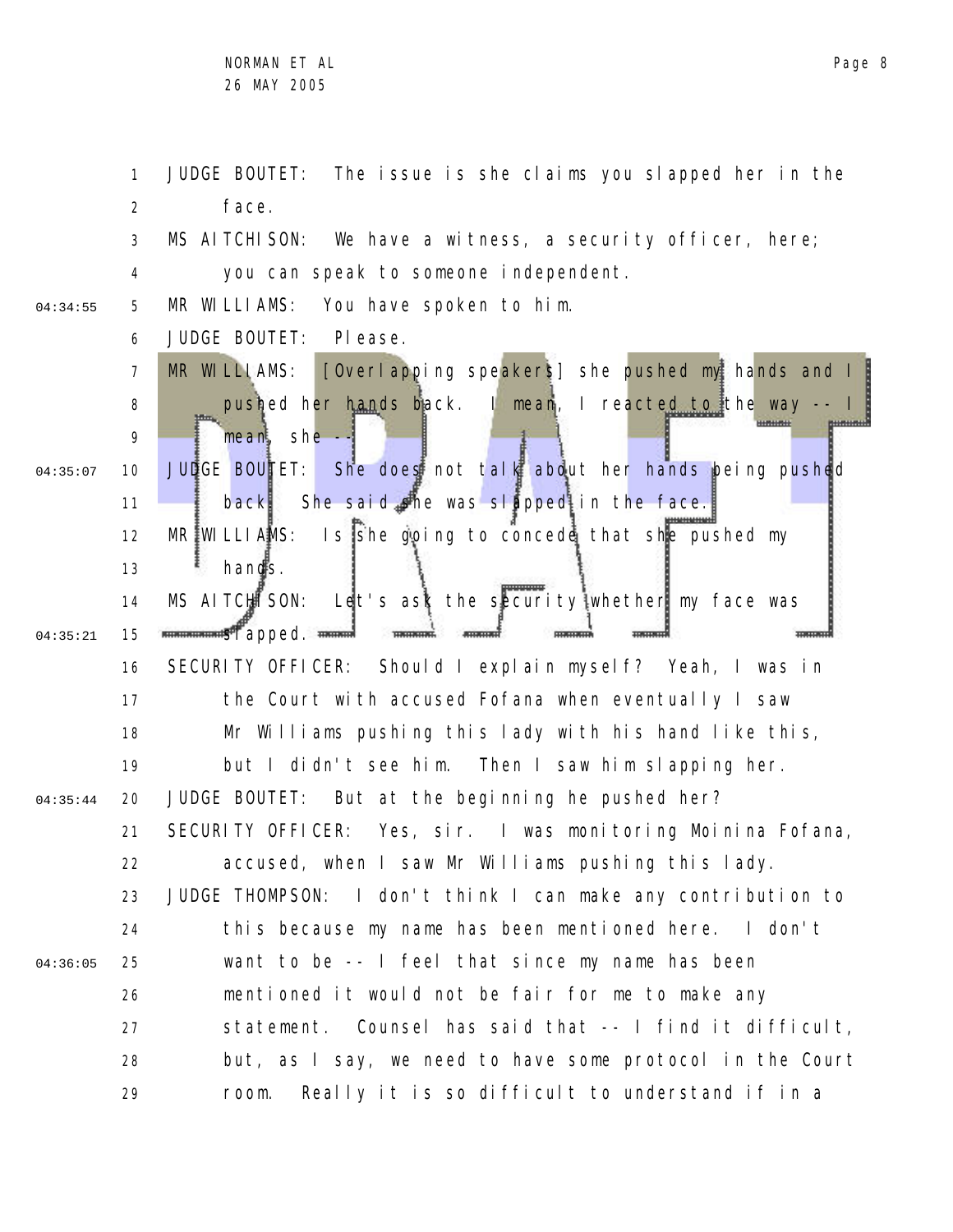1 2 3 4 court room we members of the Bench do anything that creates an impression to both sides, either the Prosecution or the Defence, that indicate we have already made up our minds.

04:36:56

04:37:23

5

6 7

8 9

10

11

12

13

14

And so it would seem to me that even if we agree, and which we must, that counsel both for the Defence and Prosecution should do nothing in a way to affront the dignity of members who work for our chamber  $\frac{1}{2}$  of course, the facts are not clear now. I mean, we are not sure whether there was really what has been alleged. But I think that we ourselves, as members of our own chamber, ought to be able to set ground rules for our legal officers who work for us in that they do not do anything that will reflect adversely upon the judges.

15 16 17 18 19 20 21 22 23 24 25 26 27 28 04:37:48 04:38:10 04:38:31 <sup>##"</sup>don't w<del>ant</del> to <del>go </del>beyond that<del>. Of cour</del>se, I work i<del>n t</del>he chambers, I know exactly how I feel sometimes about the atmosphere in the Chamber and my two brothers will here testify the fact that I have sometimes described certain actions in the Chamber has hostile. And I don't want to go beyond this because it would mean that I may be bringing my own perceptions into a situation which clearly detracts from the dignity of the Court. Whether we are in session or whether we were observing a judgment, this should not have happened. I can't condone it, what happened. If you really assaulted the lady I think it is clearly wrong and you should not have done it. But, of course, if really our own legal officers, who are

29 trained lawyers themselves, feel that they must at times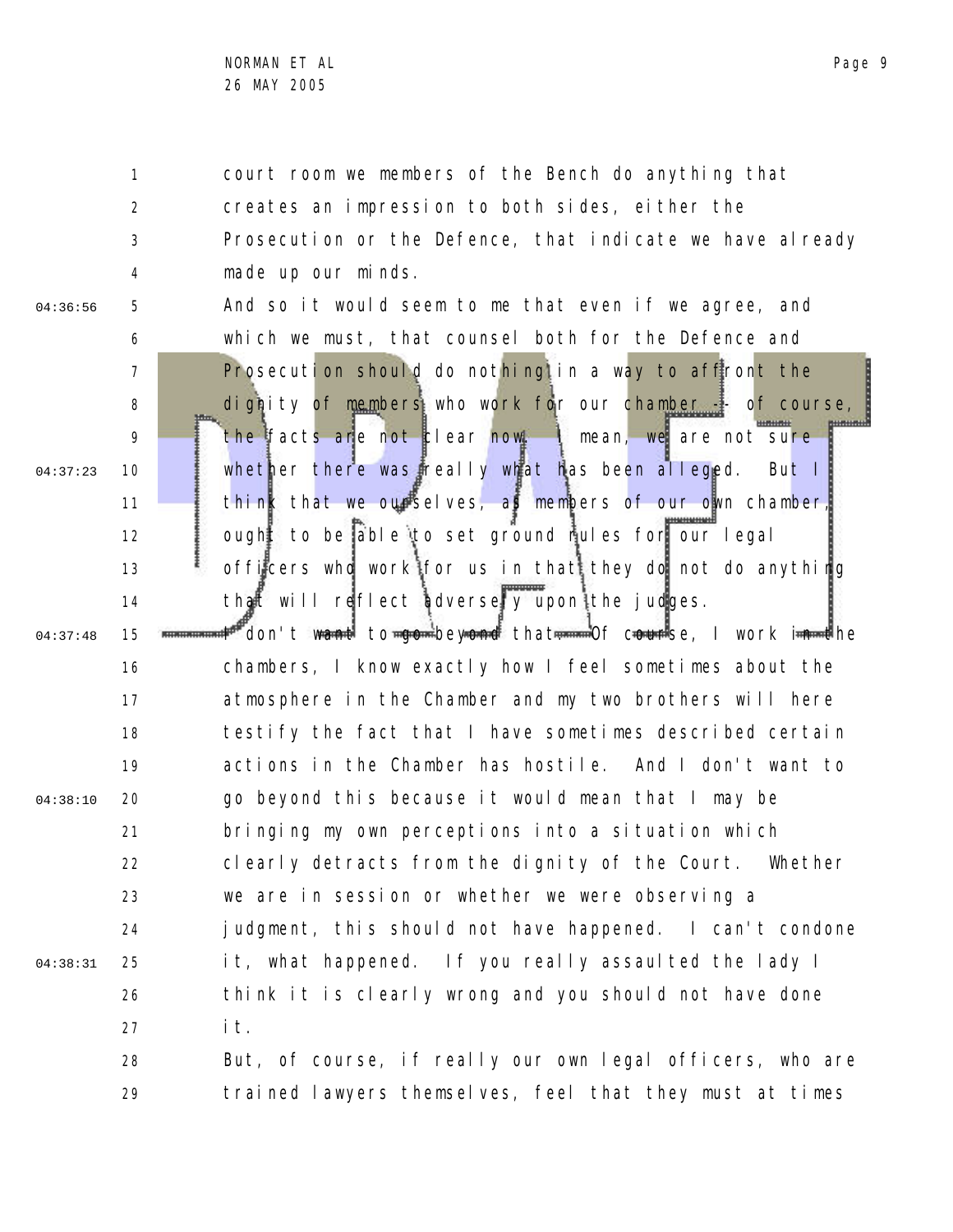1 2 3 4 be making faces and grimaces when lawyers and judges are speaking, if that is true, then it shows that they need to be made to understand that that is not how the system should work.

04:39:08

5 That is all I think I need to say at this stage.

6 JUDGE BOUTET: Judge Itoe?

7 8 9 10 11 12 13 14 15 16 17 04:39:46 04:40:16 PRESIDING JUDGE: Well, I deplore any conduct that compromises the decorum in the Court from wherever it comes. I don't know, but I think there is a basic code of conduct for respect for every court official including court counsel. The relationship should be one of cordiality between counsel on both sides and our court officials, and, of course, a greater manifestation of respect for the Bench, because I think that the judges were not just picked from the roadsides. <del>The</del>y were picked from somewhere, centain legal systems, and I think the trail behind them, some experience which they have.

18 19 20 21 22 23 04:40:44 It is a very embarrassing situation. It would be very [inaudible] if I have to learn that when a judge is talking there is some signal of disapproval for what he is saying or is it a mockery or is it what? I don't know. There appears to be much in this matter that we are hearing.

24 25 26 27 28 29 04:41:08 There was an incident in court, certainly there was an incident. The way I look at it, it started from a cordial discussion and then it degenerated into something, well, that was a bit unpleasant. It is difficult for me to say who did what, but certainly you know both parties who are involved in this have some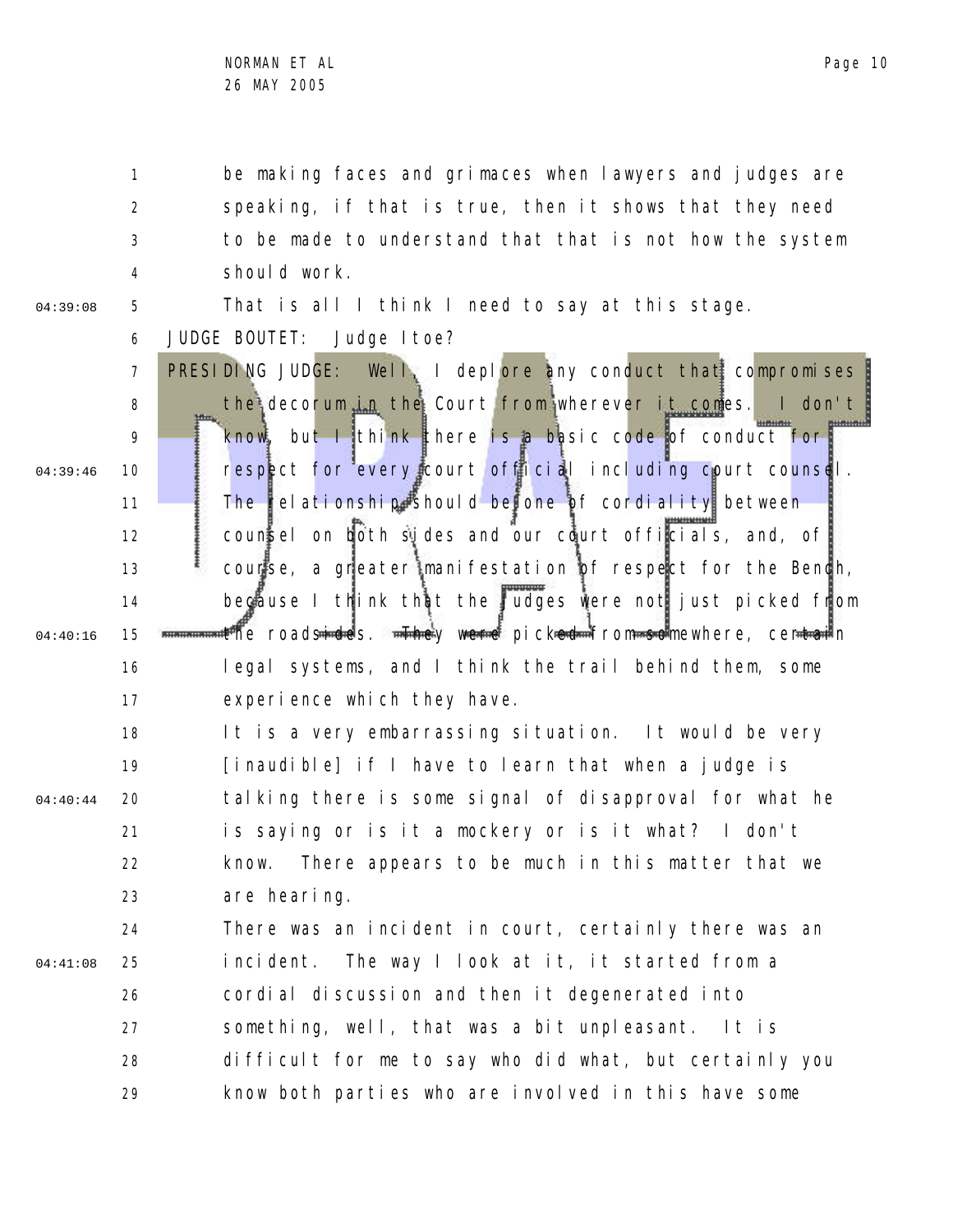5

04:41:53

04:42:16

04:42:33

04:43:03

6

7

15

1 2 3 8 9 10 11 12 13 14 16 17 18 19 20 share of blame in each, you know somehow. I don't know. It is very, very difficult to take a judgment on this. I regret this incident and the only position I take is that I hope it does not repeat itself and that we would all observe the decorum of the Court room and the ethics of what duties we're called upon to exercise inside the Court room. This is all I have to say. It is difficult -- we are moving from a slap -- the guard says it was a slap on the chest, he says it was a touch on the hand. It is all these things. It is difficult for me to really know, but there was an unpleasant incident, certainly, which occurred, and I think there was an altercation between learned counsel Williams and Sharelle. There is no doubt about that. #All we can say <del>is t</del>hat<del>…… I</del> mean, all<del>…</del> can say is that I would let the matter rest there with a caution. All the parties will observe the decorum of the Court because we have worked together for the past one year and it would be -- I think we need to continue working this way and to ensure that incidents like this do not occur.

21 22 I think this is what I have to say, Mr Presiding Judge, on this.

23 24 25 26 27 28 29 04:43:20 JUDGE BOUTET: We will be discussing this in chambers with our staff as well, but any gesture by any counsel that is pushing, hurting, whatever is unacceptable regardless of the circumstances. Regardless. If you know yourself, Mr Williams, you have long arms, long hands and so on, and you [inaudible] people, you should be careful of that. Whether this is a conduct that is unacceptable and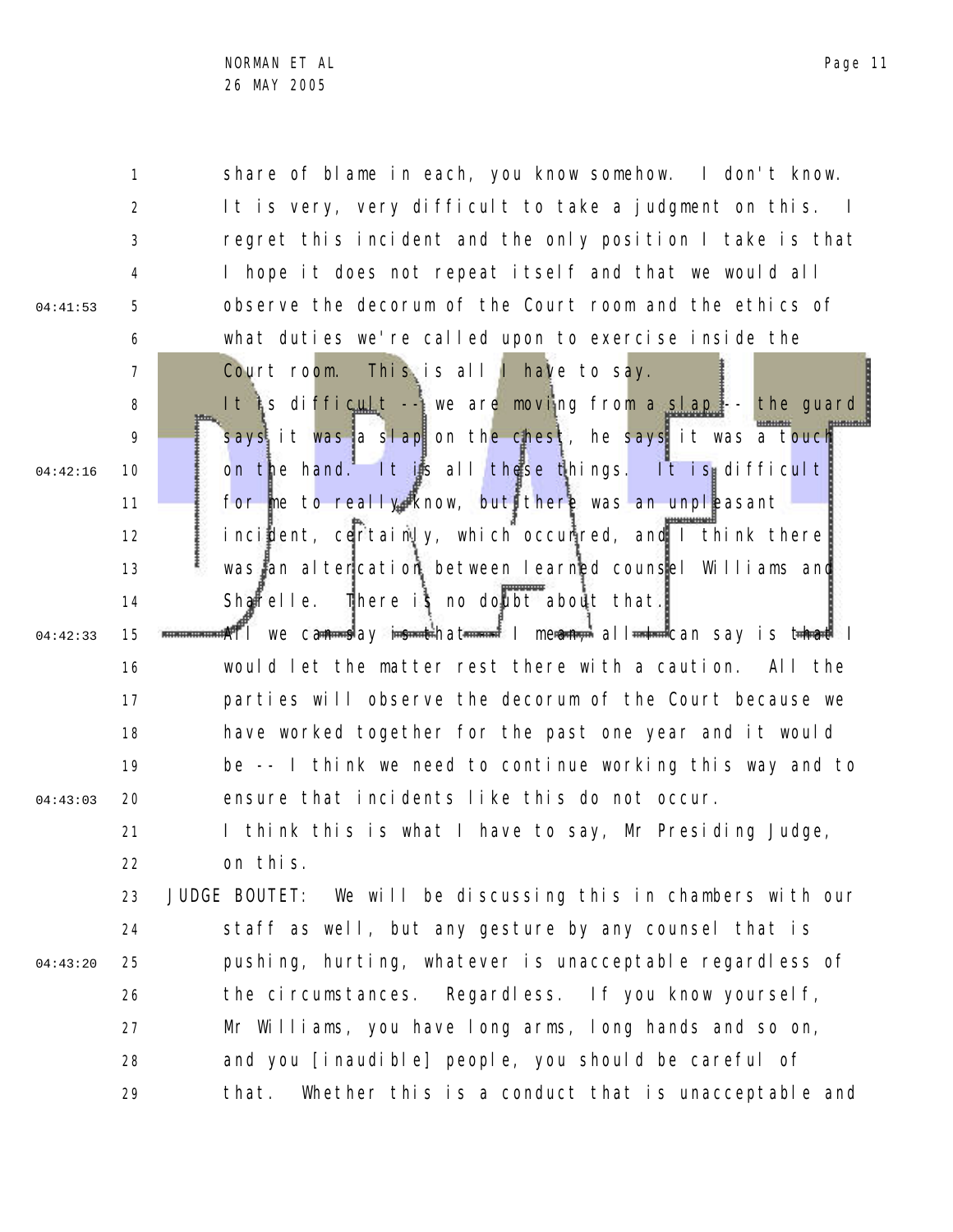2 3 4 5 6 7 8 9 10 11 12 13 14 15 16 17 18 19 20 21 22 23 24 25 26 27 28 29 04:43:58 04:44:18 04:44:43 04:45:04 04:45:29 a conduct -- from what I can understand it is an incident that I find highly regrettable and we don't need this kind of conduct in our court room. Absolutely not. And, as I say, if you have problems and there are concerns, well, if it is of that seriousness - and it is - then bring it to our concern and we will look into it. But not in a manner that appears to have been solved. In that respect I don't think this is a conduct that is acceptable. JUDGE THOMPSON: I would suggest one thing if I may. I am sure that on reflection counsel might think that he could have restrained himself. And knowing both of you as  $q$ entleman,  $\parallel$  don't see what would be wrong in counsel apologisi<del>ng for act</del>ual<del>ly s</del>tart<del>ing</del> the train or losing your restraint. Because we all have this restraint, we all have powers of restraint even when we think we have legitimate grievances. Perhaps in a court room -- I mean, I am not -- as I say, it is so difficult to judge the pros and cons because the facts are disputed. But given the level of the standards of our profession, that we sometimes avoid getting into situations which can result in undermining the decorum of the Court. And I would see no difficulty if -- I mean, it is entirely up to you but also entirely up to the Presiding Judge, that if you think you could have restrained yourself, even though the situation was one which you felt strongly about, and registered a protest to us in chambers, you could have sent a message to the Court Management and

if it is by accident, it is by accident, but still it is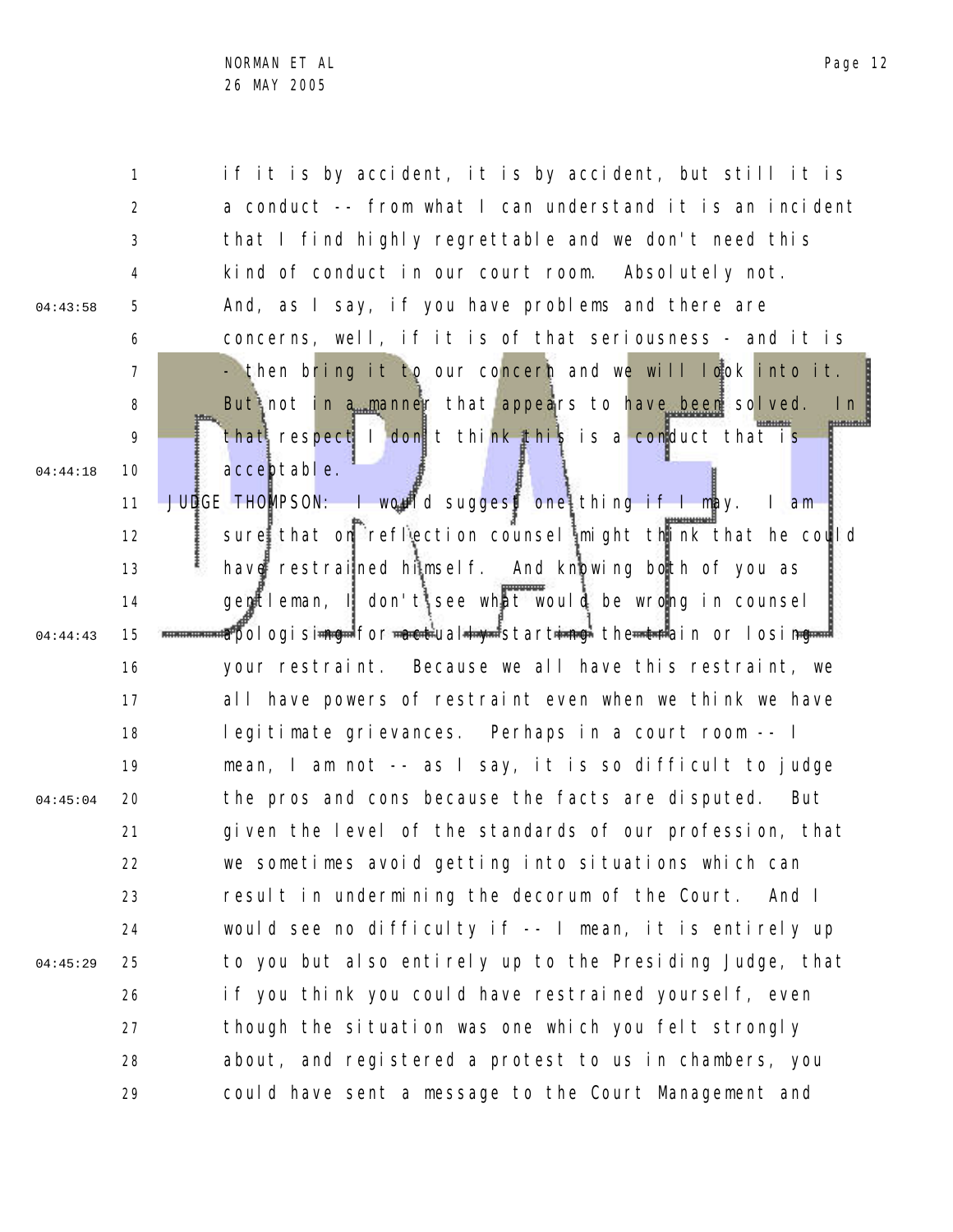1 2 3 4 5 04:46:08 said look, we would like to see the judges in chambers after this particular session. But in a way you let your restraint -- I mean, you did not apply the restraint which normally one would expect counsel would apply in such situations.

6 7 8 9 10 11 12 13 14 15 16 17 18 19 04:46:26 04:46:48 I am just appealing to your sense of what you know are the values of the profession and how a lawyer and judges also should be restrained in their manners in public, particularly when they are performing their official duties, so as not to bring the administration of justice into disrepute in that kind of sense. But that is the way I look at it. Not the merits, but the degree of restraint which we all need to show from time to time in trying situations. I think that might just be perhaps. **messions that one can begin to resolve a** problem and see later on what we can do about it at our level, if we feel necessary that certain things have to be done to smoothen the relationship between the lawyers and the legal staff that work for us in our chambers.

20 21 22 23 04:47:13 MR WILLIAMS: As I mentioned earlier on, we have been observing them for a long, long time. The attitude this afternoon was particularly disturbing when Your Lordship was talking.

> 24 JUDGE THOMPSON: Yes.

25 26 27 28 04:47:30 MR WILLIAMS: I don't know if Your Lordship observed when I went from my seat to draw attention to their conduct; that is what I did. Because I think they were even talking almost to our hearing.

29 JUDGE THOMPSON: As I say, there is no point, I can take care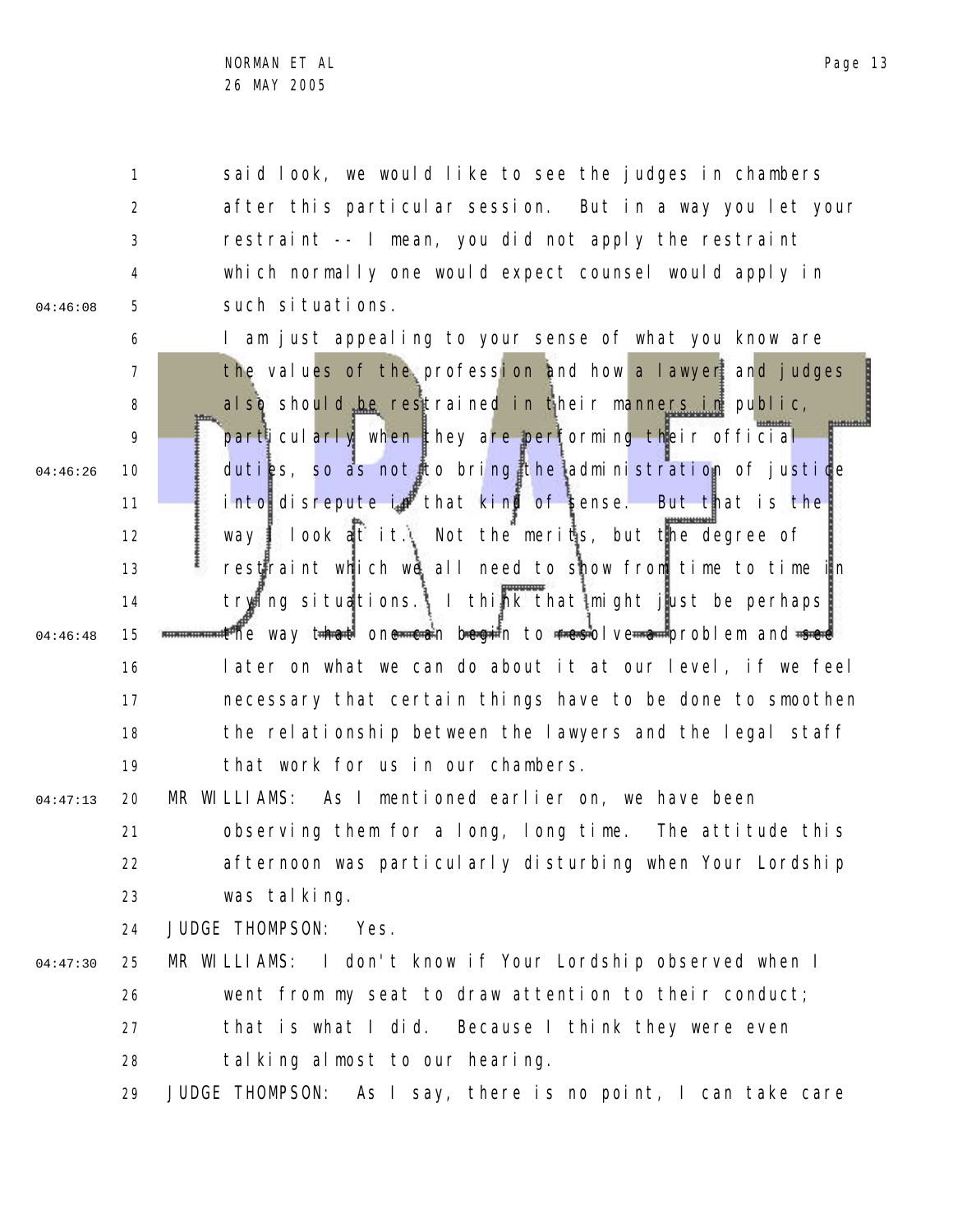2

3

4

5

04:48:07

04:48:27

04:48:44

04:49:05

6

7

8

9

10

of that. I told my brother here that I find that in chambers sometimes the environment is hostile, but I don't -- I will say it in their presence; what they think about it I don't even care. But the issue now is we're in public, we're administering justice in public. Each of us need to exercise that kind of restraint so that conduct that is likely to reflect adversely on us does not happen, and that is all I am saying. That in that case it is your action that started the reaction that resulted in whatever and I don't see any difficulty in

11 12 13 14 15 you apologising and saying perhaps I should have exercised some restraint as a moral position. I mean, there are times when we do certain things we also feel sometimes perhaps we should have shown a little more restraint n<del>ot a</del>d twith the fanding the nature of the

16 ci rcumstances.

17 18 19 20 21 MR WILLIAMS: I take the cue, My Lord, and I will say that - sorry about the way the incident -- how it turned out to be, My Lord, and I am really sorry about it and I want to give an assurance to the Bench that in the future I would handle similar situations in a better way.

22 JUDGE THOMPSON: In a different way.

23 MR WILLIAMS: Exactly, My Lords.

24 25 26 27 28 29 04:49:21 MR YILLAH: I am speaking for myself as well, My Lord. The incident is highly regrettable and I want to join my friend Williams in apologising to the Chamber for this incident. But, of course, with the assurance that it will not happen again, certainly I knew Your Lordships will [inaudible] take the necessary measures to prevent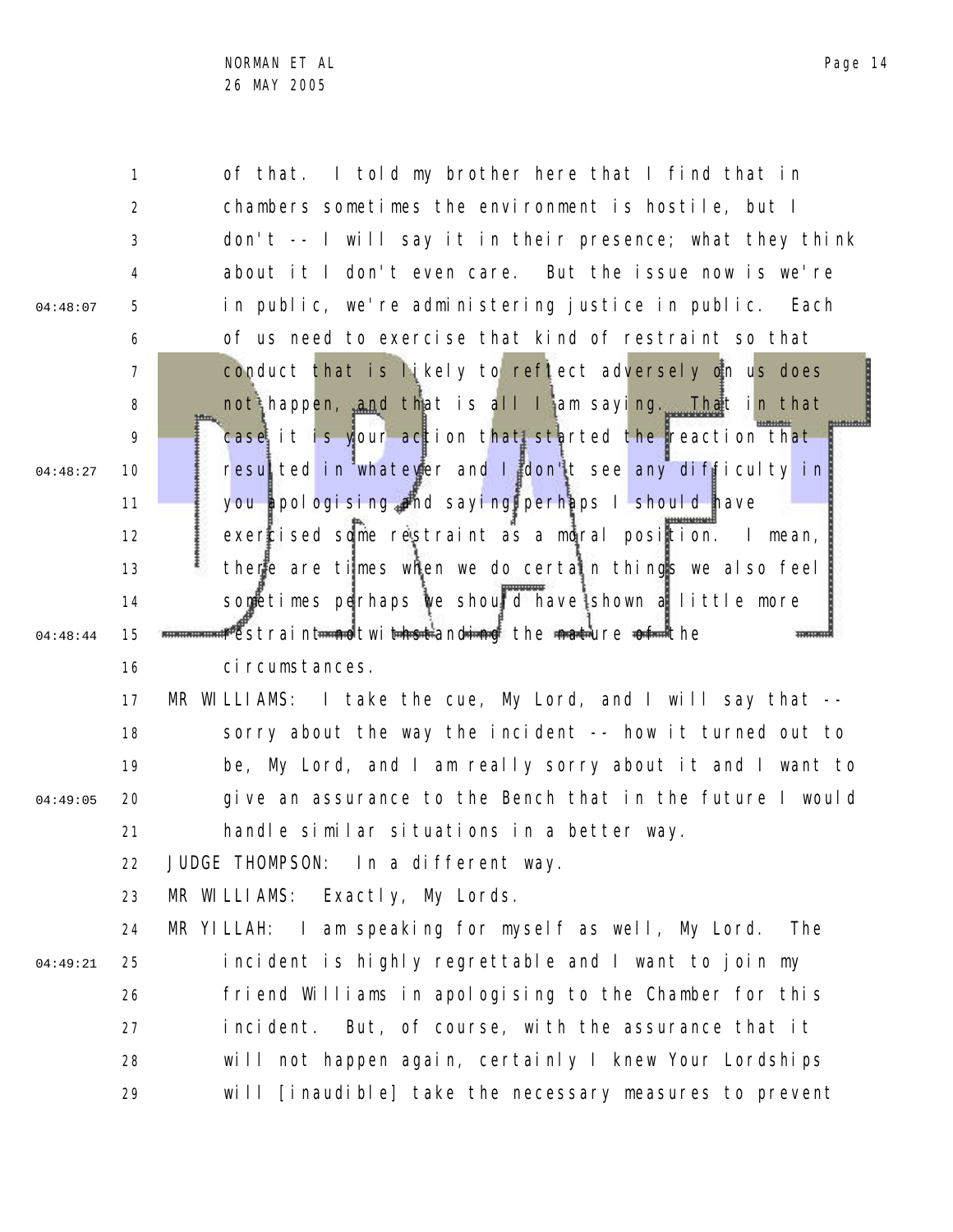1 2 3 4 5 6 7 8 9 10 11 12 13 14 15 16 17 18 19 20 21 22 23 24 25 26 27 28 29 04:49:59 04:50:14 04:50:32 04:50:43 04:50:59 the occurrence of such an event. I must say this: I share Williams' concern so far as my observation of that table -- of the legal officer's table is concerned. I mean, it happened that the incident turned out to be with Sharelle. I have a lot of respect for her and she knows that but most times such gimmicks and gestures -- [Overlapping speakers]. JUDGE THOMPSON: The fact that lends to the dignity of the Court.  $MR$ <sup>V</sup>ILLAH: Not Sharelle, the other lady there, she provokes. Certainly even this morning. She may not know but when we sit there we observe. Even when learned judge was giving statement or when lawyers make submissions, sometimes lawyers may say things that don't favour you! **mananamedit it's for the Bench ---**JUDGE THOMPSON: [Overlapping speakers] MR YILLAH: But sometimes these gimmicks and gestures, they can send one off balance whilst your developing your argument. JUDGE THOMPSON: And sometimes it sends a bad message to the public too. MR YILLAH: I apologise to the public and I am sorry -- I have the greatest respect for Sharelle but most of these gimmicks from my observation are triggered by the other lady. I am speaking the honest truth. JUDGE THOMPSON: I would say sometimes it gives the [inaudible] again where you have your legal officers nodding when one judge speaks or one judge speaking, nodding approval, and then the other. This is not known